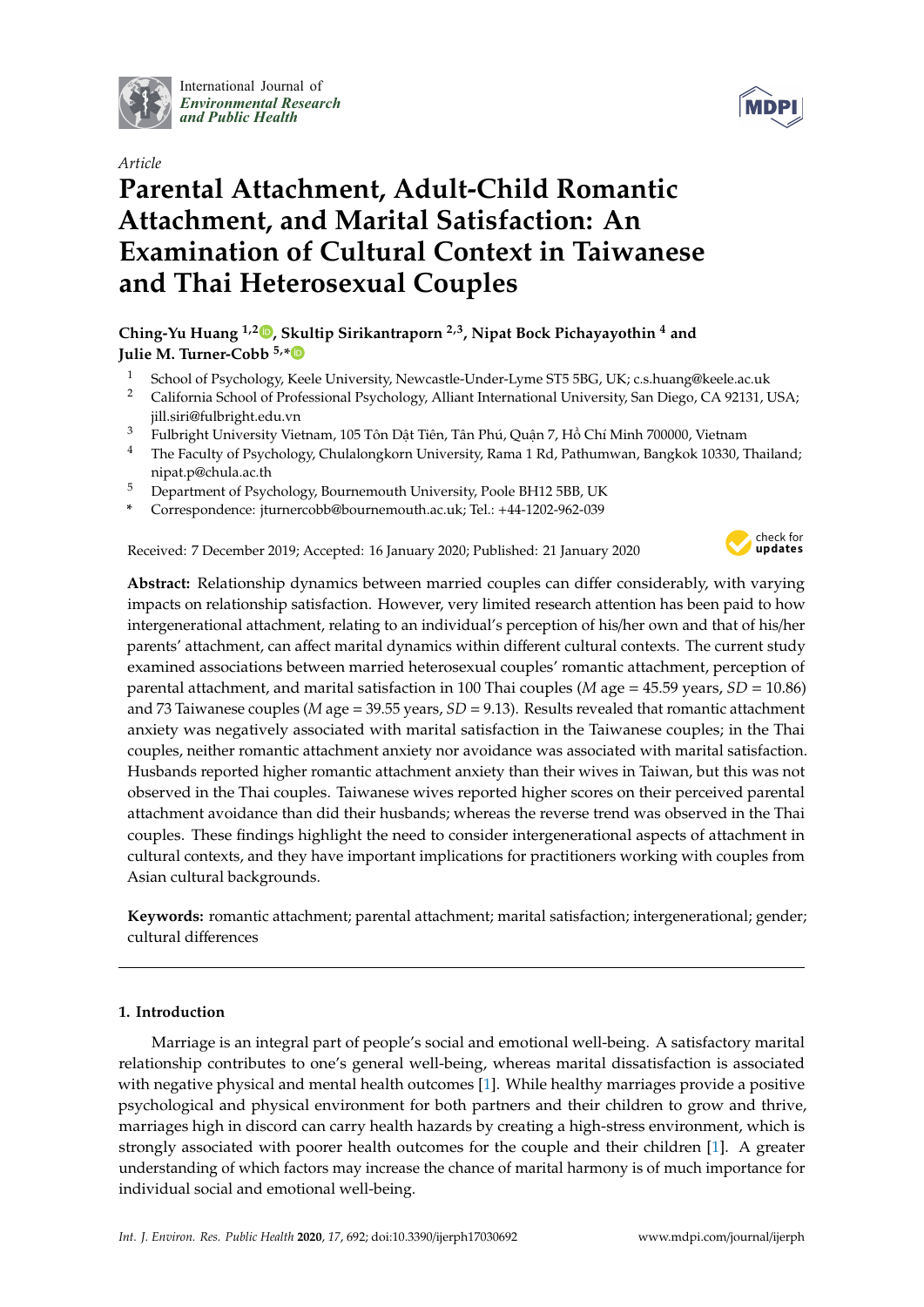Several factors can contribute to relationship quality and marital satisfaction, most notably the factor of attachment. According to attachment theory, individual differences in reactions to relational distress manifest in two underlying dimensions: attachment anxiety and attachment avoidance [\[2\]](#page-10-1). An anxious attachment is characterized by fear of rejection and abandonment and strong cravings for closeness, whereas individuals with avoidant attachment style often feel uncomfortable with closeness and have a strong desire to maintain emotional distance. Securely attached individuals possess attributes that foster close intimate relationships, resulting in both higher relationship satisfaction and quality [\[3\]](#page-10-2). By contrast, adults with insecure attachment styles (i.e., having high scores on attachment anxiety and/or attachment avoidance) have a strong dependence and unhealthy desire and demand for intimacy that may push partners away and result in higher negative relationship characteristics and lower levels of relationship satisfaction [\[4\]](#page-10-3). Typological approaches in adult romantic attachment research postulated four types of attachment. The common types of adult attachment proposed by Bartholomew and Horowitz [\[5\]](#page-10-4) were (a) secure (positive model of self and of other, and low on both avoidance and dependence); (b) dismissing (positive model of self, negative model of other, high avoidance, and low dependence); (c) preoccupied (negative model of self, positive model of other, low avoidance, and high dependence); and (d) fearful (negative model of self and of other, high on both avoidance and dependence).

The association between early attachment experiences and attachment style in romantic relationships is well-established (see [\[6\]](#page-10-5) for review). However, the underlying mechanisms involved in this process of intergenerational transmission of attachment on subsequent relationship experiences, and their reach in terms of extent and quality of relationships, remain unclear. Past research has mainly focused on the comparison between offspring of divorced families and those of intact families. For instance, parental marital discord [\[7\]](#page-10-6), conflict, and resentment between the parents [\[8\]](#page-10-7), as perceived by offspring, has been found to adversely affect the offspring's own marital relationship. Compared to adults from families of divorced parents, adults from intact families reported more secure romantic attachment and higher trust and relationship satisfaction [\[9\]](#page-10-8). Furthermore, individuals from families of divorced parents were more likely to endorse negative beliefs about romantic relationships, learnt from their families of origin, whereas individuals from intact families were more likely to report that their families of origin showed them that marriage is enduring and that external pressures play an important role in relationships [\[8\]](#page-10-7). Such comparisons have frequently been based on the structural domain of divorced versus intact marriages rather than an examination of the underlying psychosocial mechanisms and characteristics of perceived parental attachment which may recapitulate within the next generation. In a US sample of predominantly Caucasian newlyweds, one study specifically examined parent–child attachment and romantic attachment in adulthood as intergenerational mediating variables between parental marital satisfaction and the adult child's own marital satisfaction [\[10\]](#page-11-0). Partial mediation effects were found for both types of attachment as potential mechanisms of marital satisfaction, but gender effects were also observed whereby husbands' but not wives' marital satisfaction was mediated by anxious attachment styles [\[10\]](#page-11-0).

However, the precise nature of these mechanisms of intergenerational transmission of attachment styles remain unclear. One of the key aims of the present study is to further clarify the relationship between offspring perception of parental marital attachment (regardless of the marital status of the parents) and the individual's own marital attachment and impact of this attachment on their marital satisfaction.

#### *1.1. Cross-Cultural Perspectives on Adult Romantic Attachment*

Cultural beliefs might help explain the different patterns of adult attachment, yet cross-cultural research in this area has been limited. In a cross-cultural study of adult romantic attachment across 62 cultural regions, differences have been reported in prevalence of preoccupied attachment style in Southeast Asians (in Malaysia, Indonesia, and the Philippines) and East Asians (in Hong Kong, Taiwan, South Korea, and Japan) [\[11\]](#page-11-1). Using a measure and scoring criteria based on Western cultures,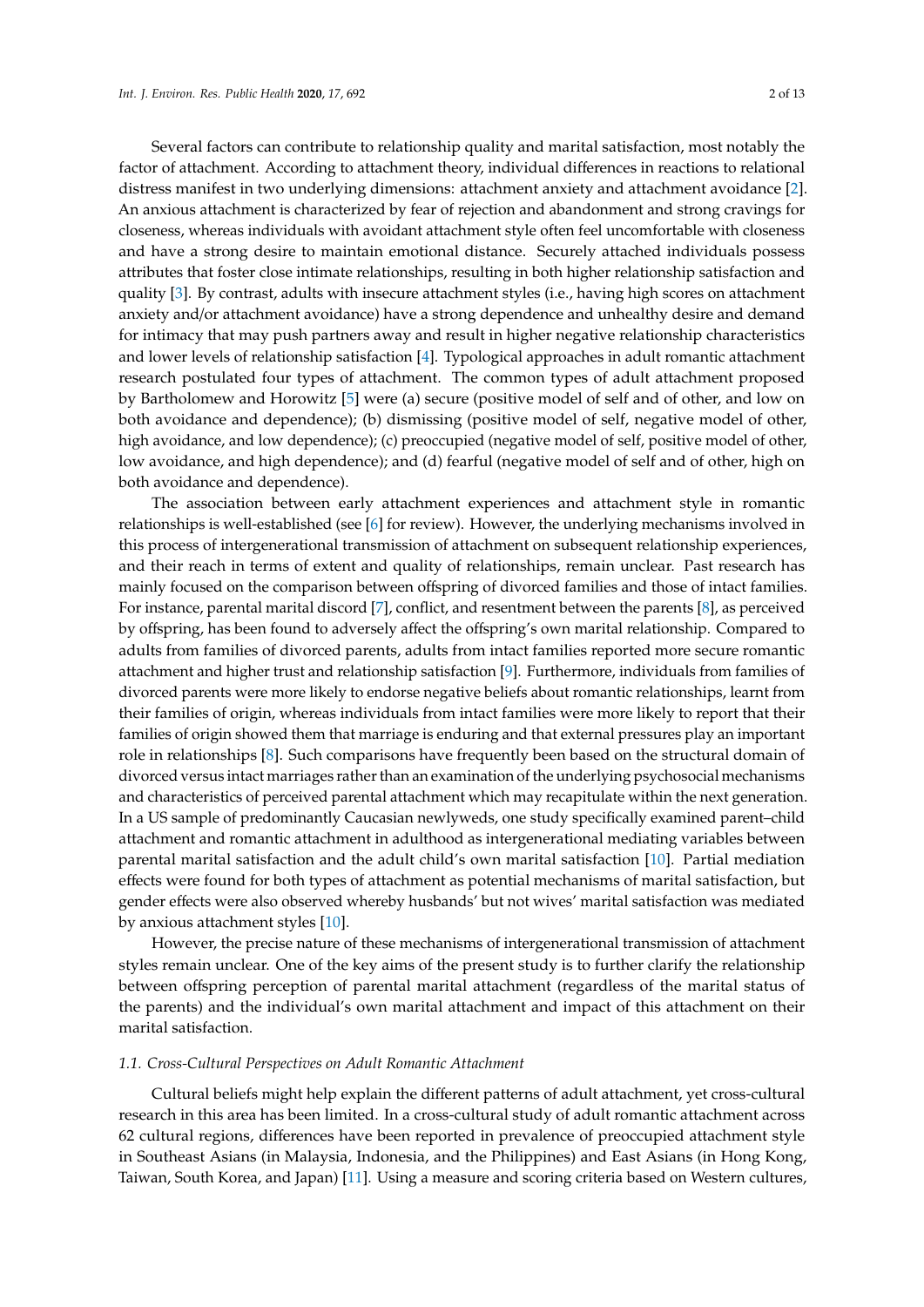secure attachment was a normative form of adult romantic attachment in most (79%), but not in all, the cultures examined [\[11\]](#page-11-1). More specifically, attachment behaviors viewed as insecure avoidance in Western cultures appear to be normative in Taiwanese culture, and the development trajectories of romantic relationship and dating behaviors may be different in Chinese cultures (for example, see Li et al. [\[12\]](#page-11-2)). Wang and Mallinckrodt [\[13\]](#page-11-3) report Taiwanese participants as scoring higher on insecure anxiety items than their American counterparts. They found that most Taiwanese believed it was egocentric to tell their partner how they feel, because restraint in self-expression is a core value in Taiwanese culture, reflecting interpersonal respect, even between romantic partners; in contrast, American romantic partners viewed expressing feelings to their partner for comfort, as a healthy relationship behavior [\[13\]](#page-11-3).

To our knowledge, there are only two published studies investigating romantic attachment in Thai culture. These report on the development of the adult attachment measure ECR-R [\[14\]](#page-11-4) and gender differences in romantic attachment [\[15\]](#page-11-5); however, these two studies leave the question of to what extent Thai and Taiwanese share characteristics pertaining to adult romantic relationships unaddressed.

For psychological research, which is heavily Euro-American based, Taiwanese and Thai culture would typically be grouped together as "Asian" culture. Indeed, both Taiwanese and Thai cultures share relatively comparable levels of collectivism [\[16\]](#page-11-6). People in collectivistic cultures value social harmony and interdependency within their group memberships. Important life goals and decisions of a person tend to be interconnected with his/her relevant others [\[17,](#page-11-7)[18\]](#page-11-8). Couples in these cultures have been found to be more likely to hold back their preferences to maintain harmony in romantic relationships and to be less likely to voice different opinions with their partners, to avoid confrontation [\[19\]](#page-11-9).

However, Taiwanese and Thai cultures also possess very different sociocultural characteristics. Taiwanese and Thai cultures are divided into different cultural regions: Thais were classified as Southeast Asians, whereas Taiwanese were classified as East Asians. In Taiwan, and many other East Asian cultures, Confucianism is the dominant cultural doctrine, which affects many aspects of people's family and marital relationships [\[20\]](#page-11-10). For instance, Conficianism emphasizes children's obedience and compliance to parents, affecting the intergenerational interaction dynamics, with parents possessing authority over children [\[21\]](#page-11-11). Marriage is traditionally conceptualised as the continuation of the husband's family linage rather than as the beginning of a new family [\[22\]](#page-11-12). In Thailand, the prevalence of Buddhism has substantially influenced many different aspects of Thai people's lifestyles, values, and attitudes, including their family relationships [\[23\]](#page-11-13). The Buddhist emphasis on being content and satisfied with what one has may increase people's sense of satisfaction in general. Given the similarities and differences between these two cultures in the sociocultural contexts underlining their family relationships, the current study attempts to achieve a more nuanced understanding of these two Asian cultures, as applied to the context of parental attachment and marital satisfaction and mechanisms underlying intergenerational transmission of romantic attachment and marital satisfaction.

#### *1.2. Gender in Adult Romantic Relationship*

Del Giudice's [\[24\]](#page-11-14) meta-analysis on gender difference in adult attachment demonstrated that, across cultures, men were more likely to score higher on avoidance and lower on anxiety compared to women, although the effect sizes among subsamples and cultural regions were small (Ds = 0.07 to 0.34). Moreover, gender differences were more evident in particular social contexts where insecure attachment was prevalent [\[25\]](#page-11-15). For instance, [\[26\]](#page-11-16) found that male Chinese participants reported lower insecure avoidance but similar anxiety scores compared to female participants. However, a more recent meta-analysis of adult attachment in Chinese college students did not find gender differences in avoidance and anxiety scores [\[27\]](#page-11-17). In Thailand, men were more likely to report insecure attachment than women, reporting higher anxiety and avoidance scores [\[15\]](#page-11-5). Moreover, fearful attachment style (i.e., higher avoidance and anxiety scores) was more prevalent in male college participants, and preoccupied style (i.e., lower avoidance and higher anxiety) was more prevalent in female college participants [\[14\]](#page-11-4). Overall, these findings of the Thai samples and the Chinese sample were not in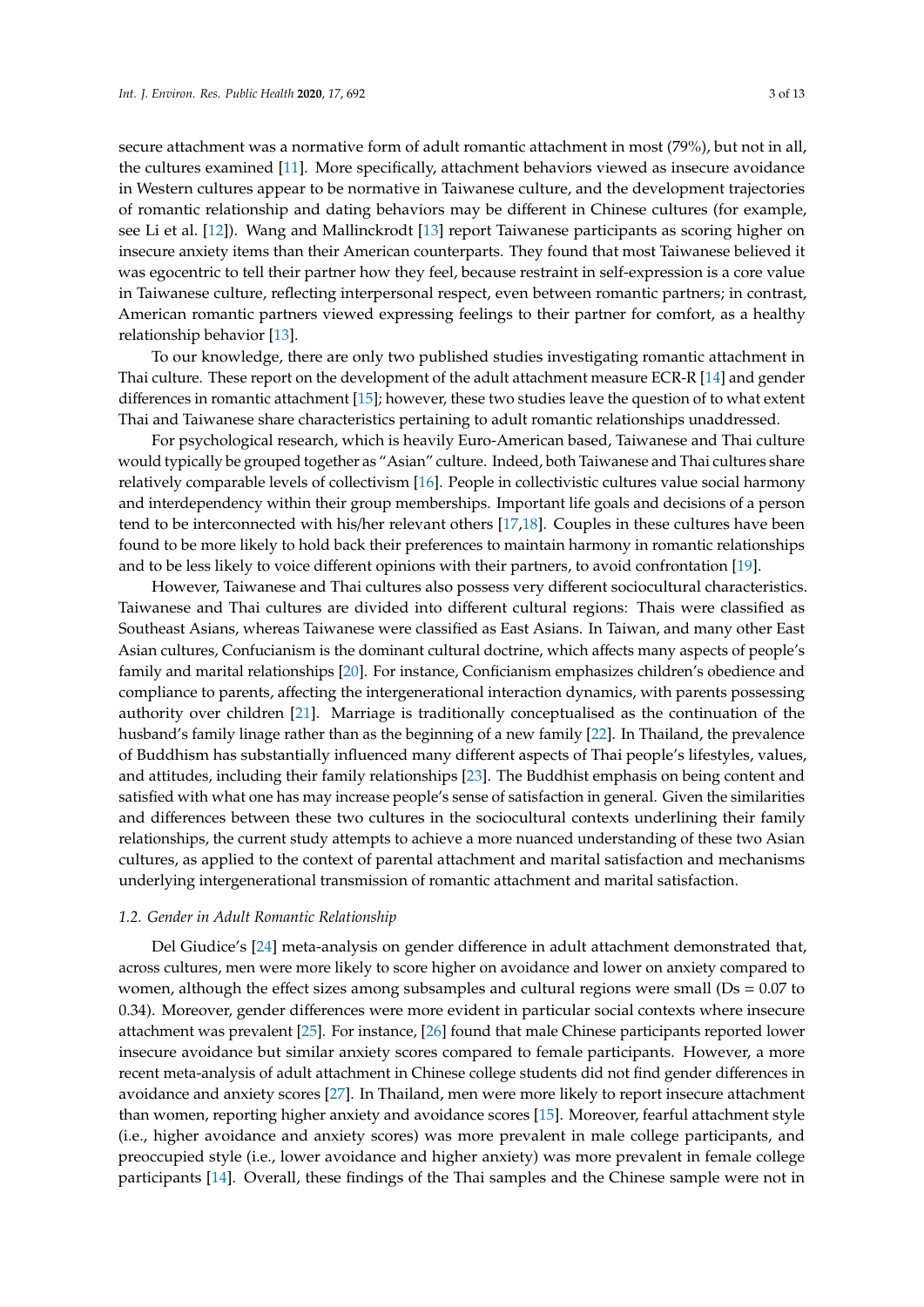line with the meta-analysis results from [\[24\]](#page-11-14), indicating that Thai and Chinese did not share the same patterns of gender differences in adult attachment, underscoring the importance of conducting cross-cultural research.

Some evidence also suggested gender differences in the associations between attachment and relationship satisfaction. In [\[28\]](#page-11-18), a study with a sample of 354 American heterosexual couples, the majority of whom were Caucasian, with 17% Black and 3% Hispanic and Asian backgrounds, women high in attachment anxiety experienced lower levels of relationship satisfaction; meanwhile, men high in attachment avoidance tended to report their relationships more negatively and indicate lower levels of commitment. Another study with 305 American couples suggested women were less satisfied with their male partners who had higher attachment avoidance, whereas men were less satisfied with their female partners who had higher attachment anxiety [\[29\]](#page-11-19). However, the extent to which these findings would be replicated in different cultural groups still awaits verification.

### *1.3. The Current Study*

The aim of the current study was to examine intergenerational transmission of marital satisfaction in relation to couple romantic attachment and perception of parental attachment, in the context of cultural and gender differences between Taiwanese and Thai married heterosexual couples. The current study focused on identifying cultural differences in two dimensions of adult romantic attachment, not on group membership within subtypes of adult attachment; therefore, the scores of attachment anxiety and attachment avoidance were used in our subsequent analyses. The following was hypothesized: (1) perceived parental attachment (anxious and avoidant) would be positively related to couples' romantic attachment (anxious and avoidant, respectively) in both Thai and Taiwanese groups; (2) couples' romantic attachment would be negatively associated with marital satisfaction in both Thai and Taiwanese groups; (3) there would be significant cultural and gender differences between the Thai and Taiwanese in their perception of parental attachment, couples' romantic attachment, and marital satisfaction (specifically, Taiwanese couples were expected to report higher attachment anxiety and avoidance, as well as lower relationship satisfaction than Thai couples); and (4) couples' romantic attachment would significantly account for their marital satisfaction, even after the effect of their age, gender, income, and cultural groups was controlled for.

## **2. Materials and Methods**

### *2.1. Participants*

One hundred and seventy-three married heterosexual couples participated in this study (73 couples from Taiwan, and 100 couples from Thailand; total *N* = 346). For the Taiwanese couples (TW), the ages of the participants ranged from 25 to 64 years (wives: *Mean* = 38.63, *SD* = 9.23; husbands: *Mean* = 40.48, *SD* = 9.01). For the Thai couples (TH), the ages of the participants ranged from 23 to 69 years (wives: *Mean* = 46.47, *SD* = 11.22; husbands: *Mean* = 44.71, *SD* = 10.29). On average, the TW couples had been married for 10.58 years (*SD* = 6.50, range = 4 months to 38 years), whereas the TH couples had been married for an average of 17.63 years (*SD* = 11.34, range = 7 months to 49.4 years). The majority (85.6% of the TW and 83.5% of the TH couples) of the participants reported having two primary parental figures, and most of the participants indicated that their parents were married (95.9% of the TW and 91.4% of the TH couples). The majority (80.8% of the TW and 83% of the TH) of the couples had at least one child with the current spouse. Both the Taiwanese and Thai participants were from a well-educated, middle-class background (see Table [1\)](#page-4-0). It should be noted that much higher percentages of the participants in this study had completed tertiary education than in the Taiwanese general population (44.19% [\[30\]](#page-11-20)) or the Thai general population (36.29% [\[31\]](#page-11-21)); therefore, the findings should be interpreted with caution.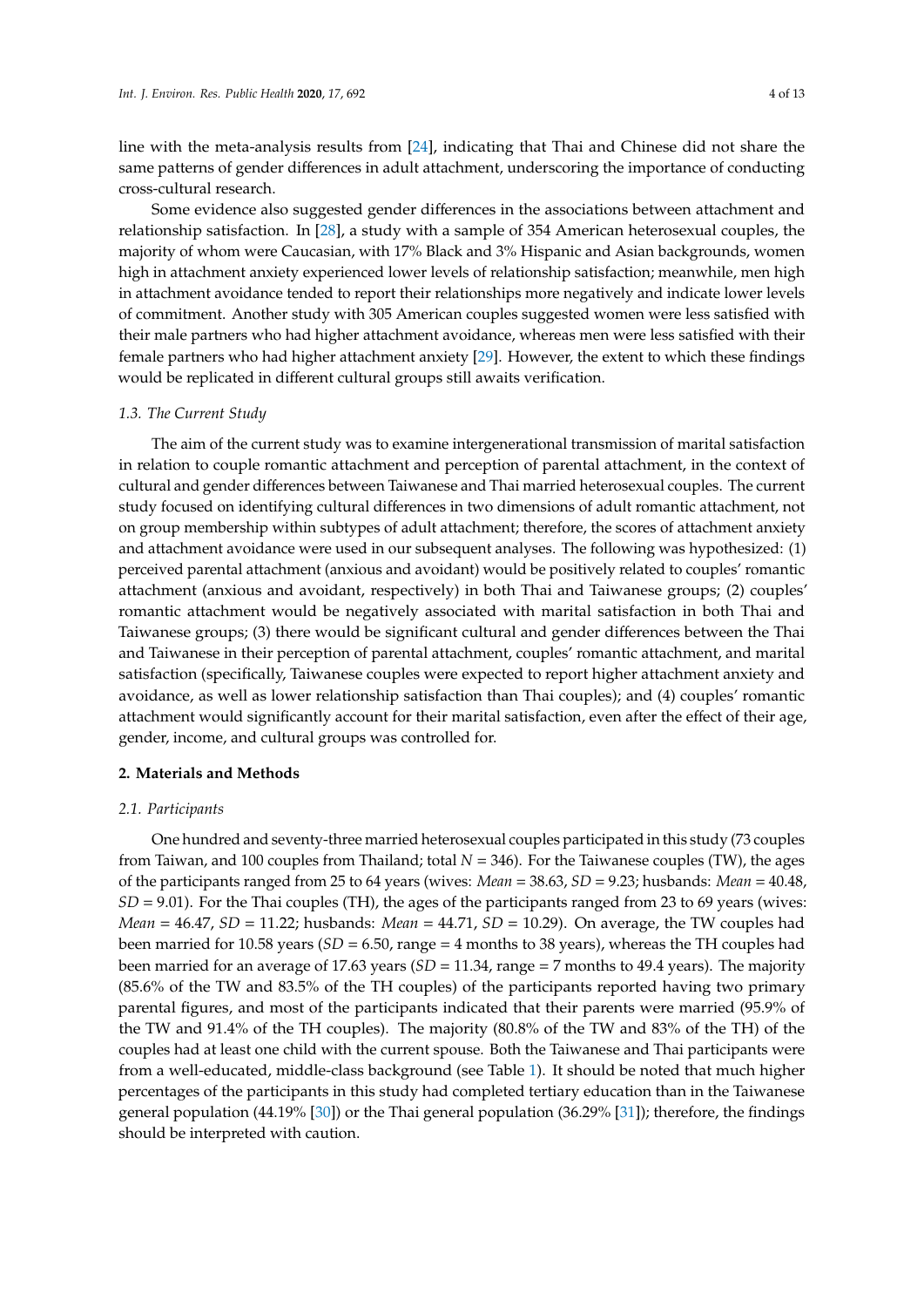|            |                    |               | Taiwanese    | Thai         |          |  |
|------------|--------------------|---------------|--------------|--------------|----------|--|
| Variables  | <b>Levels</b>      | <b>Wives</b>  | Husbands     | <b>Wives</b> | Husbands |  |
|            | Up to high school  | $3(4.1\%)$    | $8(11\%)$    | 8(8%)        | 5(5%)    |  |
| Education  | College equivalent | 42 $(58.9\%)$ | $36(49.3\%)$ | 54 (54%)     | 61(61%)  |  |
|            | Postgraduate       | $27(40.3\%)$  | $29(39.7\%)$ | 36(36%)      | 32(32%)  |  |
| Employment | Employed for wages | 43 (58.9%)    | 49 (67.1%)   | 49 (49%)     | 56 (56%) |  |
|            | Self-employed      | 10 (13.7%)    | 18 (24.7%)   | 27(27%)      | 22(22%)  |  |
|            | Homemaker          | $15(20.5\%)$  | 18 (24.7%)   | 2(2%)        | 8(8%)    |  |
|            | Retired            | $2(2.7\%)$    | $3(4.1\%)$   | $9(9\%)$     | 4(4%)    |  |
|            | Students           | NА            | NА           | 4(4%)        | 3(3%)    |  |

<span id="page-4-0"></span>

| Table 1. Educational level and employment status of the participants by country and gender. |  |
|---------------------------------------------------------------------------------------------|--|
|---------------------------------------------------------------------------------------------|--|

#### *2.2. Procedure*

Participants in both Taiwan and Thailand were recruited from various institutions' participant pools, as well as advertisements in the universities, social media, and online forums. Interested participants responded to the researchers by email or via online-messaging applications. The researchers then sent the link to online questionnaires (traditional Chinese version for the Taiwanese couples and Thai version for the Thai couples), together with their couple IDs, via email to the participants, for them to respond at their convenience. Couple IDs were created by the researchers by using the combinations of researchers' initials, number of participants, and A or B for each spouse, for example, NA14A for the husband and NA14B for the wife. The couples with matched IDs were included in the current study. Participants provided written informed consent, using an electronic signature, prior to completing the online questionnaires, after which they were given a raffle opportunity to win a \$30 gift card, as a token of appreciation. All participants submitted their responses electronically through Qualtrics, and the data was converted into a SPSS file for data analyses, using SPSS version 24. The study was conducted in accordance with the Declaration of Helsinki, and the study was approved by the Institutional Review Board of California School of Professional Psychology, Alliant International University (Project Identification Code 1603023816).

## *2.3. Measures*

Demographic questionnaire: The demographic questionnaire was designed for the current study, to acquire the following information: gender, age, highest degree of education, employment status, length of marriage, number of primary parental figures (those the participant considered to be their parents), and whether or not their parental figures were married.

The Experiences in Close Relationships-Relationship Structures Questionnaire (ECR-RS; [\[2\]](#page-10-1)). The ECR-RS is a self-report measure that assesses attachment patterns in a variety of close relationships. For the purposes of this study, the target was narrowed to focus upon adult romantic relationships. The ECR-RS consists of nine 7-point Likert-scaled items, anchoring from 1 (strongly disagree) to 7 (strongly agree). The avoidance score was computed by averaging items 1–6, while reversing items 1, 2, 3, and 4. Averaging items 7–9 yielded the anxiety score. The ECR-RS has been widely utilized to measure attachment among individuals in romantic relationships, demonstrating good psychometric properties [\[2\]](#page-10-1). The reliabilities (Cronbach's α) from our sample were 0.89 for the anxiety scale (0.90 for TW and 0.86 for TH, respectively) and 0.80 for the avoidance scale (0.79 for TW and 0.80 for TH, respectively).

The Experiences in Close Relationships-Relationship Structures Questionnaire Modified (ECR-RSM). The ECR-RS was modified to assess the participants' perception of their parental figures' attachment, retrospectively. The ECR-RSM adapted the nine items from the ECR-RS, to ask participants to recall how their parental figures related to each other, thereby measuring their parental figures' attachment styles. The reliabilities (Cronbach's α) were 0.93 for the anxiety scale (0.95 for TW and 0.90 for TH, respectively), and 0.90 for the avoidance scale (0.87 for TW and 0.94 for TH, respectively).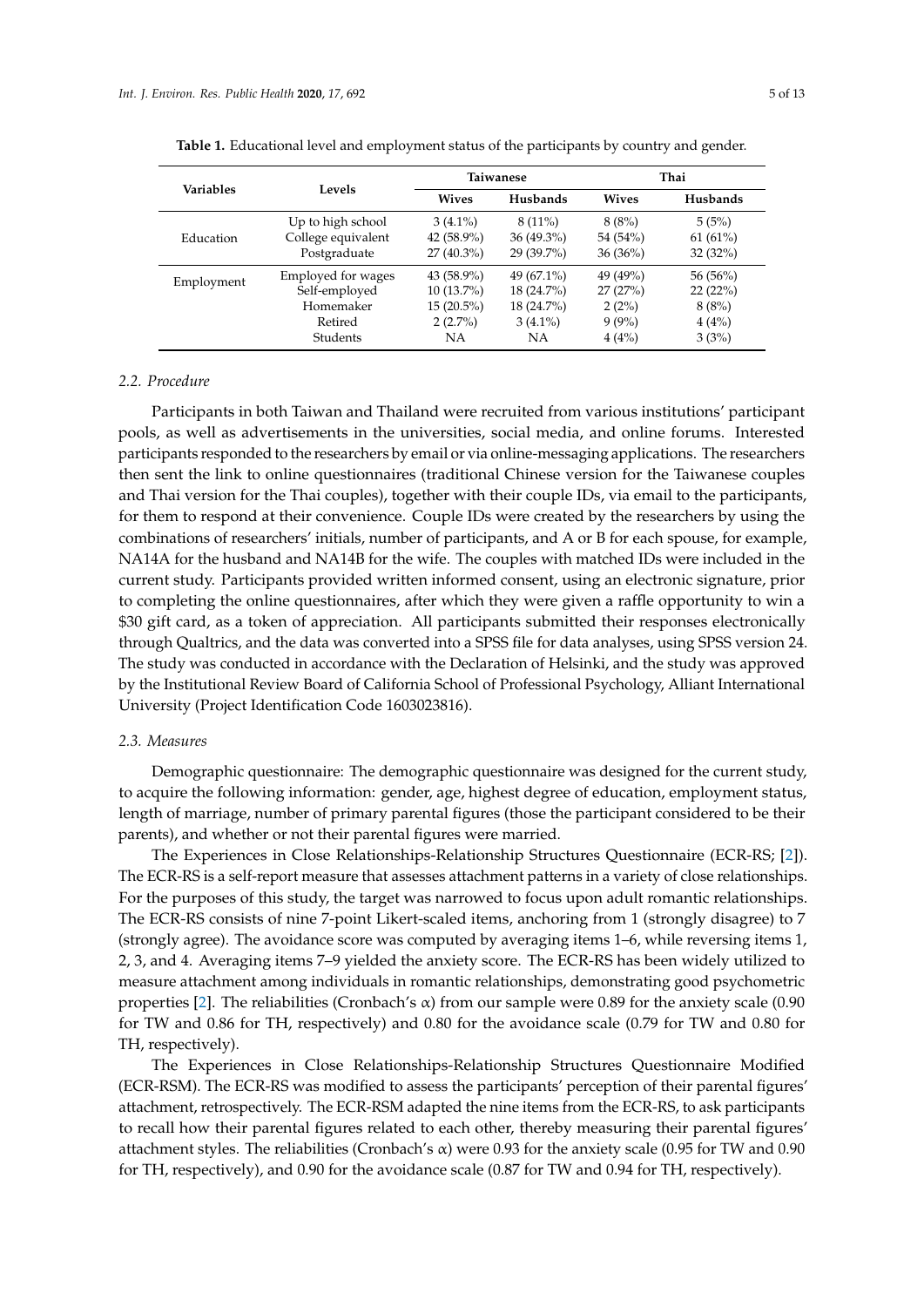The Revised Dyadic Adjustment Scale (RDAS; [\[32\]](#page-11-22)) is a 14-item self-report questionnaire that measures three overarching categories to assess the way in which people adjust in their relationship: (1) *consensus*, comprising of the subcategories of decision-making, values, and affection. (2) *Satisfaction*, which assesses the subcategories of stability and conflict regulation. (3) *Cohesion,* which measures subcategories of activities and discussion. Each item in the RDAS asks the respondents to rate certain aspects of the relationship on a 5- or 6-point scale. For the purpose of the study, only satisfaction subscale was used for subsequent analyses. Overall, past studies indicated good psychometric qualities of RDAS and its suitability in both research and clinical evaluations [\[33\]](#page-11-23). The reliabilities (Cronbach's  $\alpha$ ) of the RDAS satisfaction subscale were 0.85 for the Taiwanese sample and 0.76 for the Thai sample.

## *2.4. Statistical Analyses*

In order to perform subsequent statistical analyses, the couples' scores for each variable (attachment anxiety and avoidance; perceived parental attachment anxiety and avoidance; and marital satisfaction) were calculated by averaging the husband and wife scores, with both carrying the same weight. Preliminary correlations (Pearson's *r* for numerical and Spearman's ρ for ordinal variables) were used to examine associations between demographic variables (participant age, family income, educational level, and length of marital relationship) and the variables of interest (romantic attachment anxiety and avoidance, perceived parental attachment anxiety and avoidance, and marital satisfaction) in order to confirm inclusion as control variables. In the main inferential analysis, first, in order to examine how gender and cultural groups affect each attachment dimension and marital satisfaction, while partialling out the effects of age, income, and length of marriage, a two-way MANCOVA was conducted, followed by subsequent pairwise comparisons with Bonferroni corrections applied. Second, correlational analyses were conducted on romantic attachment, perceived parental attachment, and marital satisfaction within each cultural group, while partialling out the effects of age and family income. Hierarchical regressions were then used to determine whether variations in demographic characteristics, cultural group, and romantic attachment accounted for scores on marital satisfaction. In the hierarchical regression analyses, gender, age, family income, and length of marriage were entered first; cultural group (dummy coded,  $TH = 1$ ,  $TW = 0$ ) was entered in the second step; and, finally, romantic attachment anxiety and avoidance were entered in the third step. Perceived parental attachment anxiety and avoidance were not associated with marital satisfaction and were thus excluded from the hierarchical regressions.

## **3. Results**

## *3.1. Preliminary Analyses*

Participants' age was associated with romantic attachment anxiety (Pearson's *r* (338) = 0.113, *p* < 0.05) and avoidance (*r* (338) = −0.111, *p* < 0.05), as well as perceived parental attachment anxiety (*r* (338) = −0.126, *p* < 0.05) and avoidance (*r* (338) = −0.141, *p* < 0.01). Family income was associated with romantic attachment anxiety (Spearman's ρ (346) = −0.132, *p* < 0.05) and avoidance (ρ (346) = −0.114, *p* < 0.05). The length of marital relationship was associated with romantic attachment avoidance (*r* (340) = −0.109, *p* < 0.05), as well as perceived parental attachment anxiety (*r* (340) = −0.156, *p* < 0.01) and avoidance (*r* (340) = −0.160, *p* < 0.01). Because of these significant correlations, participants' age, income, and length of marriage were included in subsequent analyses when romantic and perceived parental attachment were the outcome variables. Educational level was only associated with romantic attachment anxiety ( $\rho$  (346) = −0.154,  $p$  < 0.01), and it covaried with family income ( $\rho$  (346) = 0.226, *p* < 0.01); therefore, it was excluded in subsequent analyses.

## *3.2. Gender and Cultural Di*ff*erences*

The two-way MANCOVA demonstrated a significant main effect of cultural group  $(F_{(5,323)} = 9.231$ , Pillai–Bartlett trace = 0.143,  $p < 0.001$ ,  $\eta^2 = 0.125$ ), as well as a significant interaction effect of cultural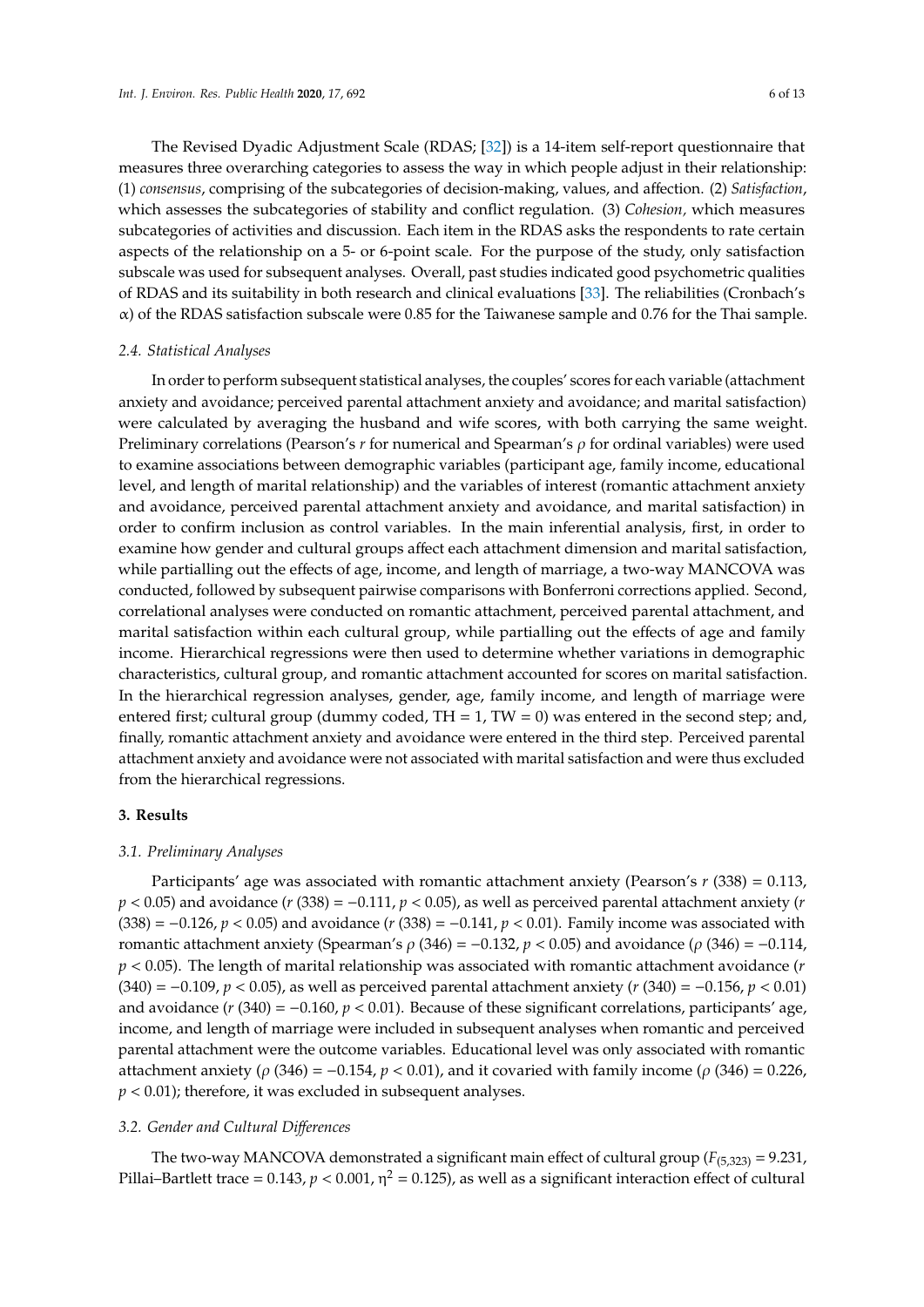group\*gender ( $F_{(5,323)} = 3.158$ , Pillai–Bartlett trace = 0.047,  $p < 0.01$ ,  $\eta^2 = 0.047$ , achieved statistical power = 0.879). Subsequent univariate analyses of variance (ANCOVAs) revealed significant effects for family income (covariate) on romantic attachment anxiety  $(F_{(1, 327)} = 5.243, p < 0.05)$  and avoidance  $(F_{(1, 327)} = 4.752, p < 0.05)$ , and significant univariate effects for cultural group on romantic attachment anxiety ( $F_{(1, 327)} = 5.987$ ,  $p < 0.05$ ), romantic attachment avoidance ( $F_{(1, 327)} = 15.831$ ,  $p < 0.001$ ), perceived parental attachment anxiety ( $F_{(1, 327)} = 26.889$ ,  $p < 0.001$ ), perceived parental attachment avoidance  $(F_{(1, 327)} = 15.891, p < 0.001)$ , and marital satisfaction  $(F_{(1, 327)} = 12.191, p < 0.01)$ . The ANCOVAs also revealed significant interaction effects for cultural groups\*gender on romantic attachment anxiety  $(F_{(1, 327)} = 40.807, p < 0.05)$  and perceived parental attachment avoidance  $(F_{(1, 327)} = 4.823, p < 0.05)$ .

Subsequent pairwise comparisons revealed that the Taiwanese couples reported higher attachment anxiety and avoidance both for themselves (anxiety mean difference  $(MD) = 0.331$ ,  $p < 0.05$ ; avoidance  $MD = 0.569$ ,  $p < 0.001$ ), as well as their perceptions of their parents (anxiety  $MD = 0.875$ ,  $p < 0.001$ ; avoidance MD = 0.699, *p* < 0.01), than did the Thai couples. Additionally, the Thai couples reported higher marital satisfaction than did the Taiwanese couples (MD = 1.133,  $p < 0.01$ ). The mean scores and standard deviations of each group and gender are summarized in Table [2.](#page-6-0)

|                    |              | Taiwanese (TW) |           | Thai (TH) |           | All   |           | Mean Difference    |
|--------------------|--------------|----------------|-----------|-----------|-----------|-------|-----------|--------------------|
| Variables          | Samples      | Mean           | <b>SD</b> | Mean      | <b>SD</b> | Mean  | <b>SD</b> | TW-TH <sup>a</sup> |
|                    | Wives        | 2.37           | 1.04      | 2.45      | 1.14      | 2.42  | 1.09      | $-0.08$            |
| ECR-RS $b$ anxiety | Hus-bands    | 2.76           | 1.11      | 2.28      | 1.11      | 2.48  | 1.14      | 0.48               |
|                    | All          | 2.56           | 1.10      | 2.37      | 1.12      | 2.45  | 1.11      | 0.19               |
|                    | <b>Wives</b> | 2.74           | 1.31      | 1.98      | 1.28      | 2.32  | 1.34      | 0.76               |
| ECR-RS avoidance   | Hus-bands    | 2.66           | 1.24      | 2.21      | 1.32      | 2.40  | 1.30      | 0.45               |
|                    | All          | 2.70           | 1.27      | 2.10      | 1.30      | 2.36  | 1.32      | 0.60               |
| ECR-RSM $c$        | Wives        | 4.09           | 1.57      | 3.18      | 1.51      | 3.58  | 1.59      | 0.91               |
| anxiety            | Hus-bands    | 3.99           | 1.41      | 3.05      | 1.31      | 3.44  | 1.43      | 0.94               |
|                    | All          | 4.04           | 1.49      | 3.11      | 1.41      | 3.51  | 1.51      | 0.93               |
|                    | <b>Wives</b> | 3.37           | 1.42      | 2.24      | 1.47      | 2.74  | 1.55      | 1.13               |
| <b>ECR-RSM</b>     | Hus-bands    | 3.00           | 1.32      | 2.59      | 1.73      | 2.76  | 1.58      | 0.41               |
| avoidance          | All          | 3.19           | 1.38      | 2.42      | 1.61      | 2.75  | 1.56      | 0.77               |
|                    | Wives        | 14.48          | 3.17      | 15.86     | 2.59      | 15.25 | 2.93      | $-1.38$            |
| Marital            | Hus-bands    | 15.23          | 2.69      | 15.92     | 2.69      | 15.63 | 2.70      | $-0.69$            |
| Satisfaction       | All          | 14.85          | 2.96      | 15.89     | 2.63      | 15.44 | 2.82      | $-1.04$            |

<span id="page-6-0"></span>**Table 2.** Cultural group and gender differences in romantic attachment, perceived parental attachment, and marital satisfaction.

<sup>a</sup> The mean difference scores = the scores from Taiwanese sample - scores from Thai sample. <sup>b</sup> ECR-RS = scores of The Experiences in Close Relationships-Relationship Structures Questionnaire. <sup>c</sup> ECR-RSM = The Experiences in Close Relationships-Relationship Structures Questionnaire Modified, assessing the participants' perception of their parental figures' attachment.

#### *3.3. Associations between Romantic Attachment, Perceived Parental Attachment, and Marital Satisfaction*

The partial correlational analyses (see Table [3\)](#page-7-0) demonstrated similar patterns of correlation among romantic attachment, parental attachment, and marital satisfaction between the two groups. Romantic attachment anxiety was negatively correlated with marital satisfaction (*r* = −0.224, *p* < 0.01) in Taiwanese couples only, whereas romantic attachment avoidance was positively correlated with perceived parental attachment anxiety (*r* = 0.263, *p* < 0.01) only in Thai couples.

The hierarchical regressions results (see Table [4\)](#page-7-1) revealed that, when the outcome variable was marital satisfaction, gender, age, family income, and length of marriage explained only 0.7% of the variance ( $R^2 = 0.185$ ,  $F_{(4, 329)} = 0.612$ ,  $p = 0.654$ ), and the model was not significant. The addition of cultural groups increased the proportion of variance explained (∆*F* (1, 328) = 12.259, *p* < 0.001;  $\Delta R^2$  = 0.036), and adding romantic attachment anxiety and avoidance also significantly increased the variance explained ( $\Delta F_{(2, 326)} = 3.657$ ,  $p < 0.05$ ;  $\Delta R^2 = 0.021$ ).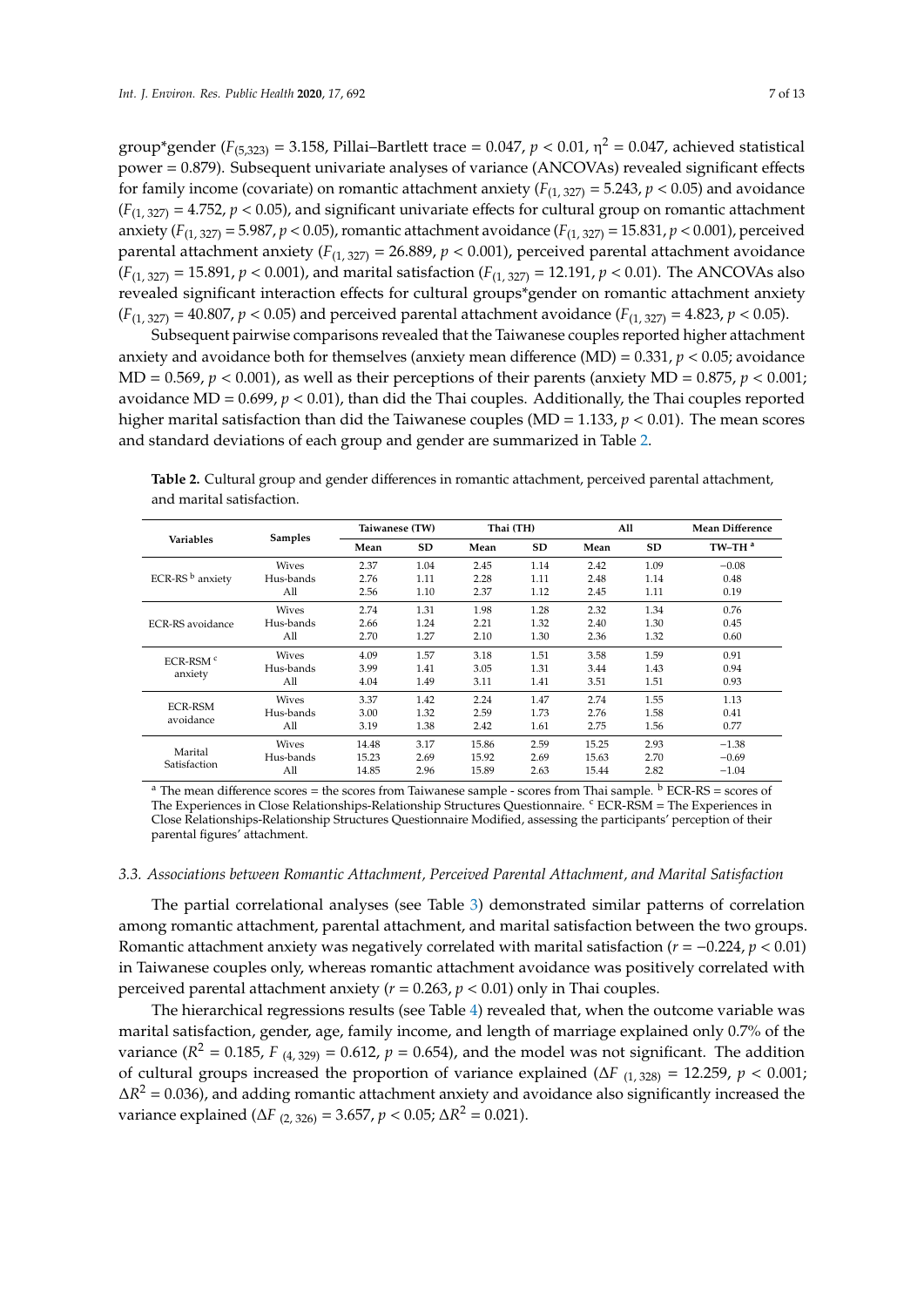<span id="page-7-0"></span>**Table 3.** Partial correlations between romantic attachment, perceived parental attachment, and marital satisfaction in the two groups (controlling for the effect of gender, age, family income, and length of marriage).

|                         |             |           |           |            |           |           | 4     |          |
|-------------------------|-------------|-----------|-----------|------------|-----------|-----------|-------|----------|
| <b>Variables</b>        | TW          | TH        | TW        | TH         | TW        | TH        | TW    | TH       |
| 1.ECR-RS anxiety        |             |           |           |            |           |           |       |          |
| 2.ECR-RS avoidance      | $0.313**$   | $0.508**$ |           |            |           |           |       |          |
| 3.ECR-RSM anxiety       | $0.169*$    | $0.350**$ | 0.075     | $0.263$ ** |           |           |       |          |
| 4.ECR-RSM avoidance     | $0.243**$   | $0.199**$ | $0.399**$ | $0.387**$  | $0.467**$ | $0.568**$ |       |          |
| 5. Marital Satisfaction | $-0.224$ ** | $-0.088$  | $-0.055$  | $-0.066$   | 0.010     | $-0.087$  | 0.003 | $-0.054$ |

|  |  |  |  | * $p < 0.05$ , ** $p < 0.01$ . |  |  |  |  |  |  |
|--|--|--|--|--------------------------------|--|--|--|--|--|--|
|--|--|--|--|--------------------------------|--|--|--|--|--|--|

<span id="page-7-1"></span>

|                         | <b>Marital Satisfaction</b>                          |          |                                |          |                               |          |  |  |  |  |
|-------------------------|------------------------------------------------------|----------|--------------------------------|----------|-------------------------------|----------|--|--|--|--|
| <b>Variables</b>        | Model 1                                              |          | Model 2                        |          | Model 3                       |          |  |  |  |  |
|                         | B                                                    | β        | B                              | β        | В                             | β        |  |  |  |  |
| Step 1                  |                                                      |          |                                |          |                               |          |  |  |  |  |
| Gender                  | $-0.380$                                             | $-0.067$ | $-0.358$                       | $-0.063$ | $-0.379$                      | $-0.067$ |  |  |  |  |
| Age                     | 0.024                                                | 0.089    | 0.028                          | 0.103    | 0.037                         | 0.136    |  |  |  |  |
| Family income           | $-0.086$                                             | $-0.042$ | $-0.058$                       | $-0.028$ | $-0.093$                      | $-0.045$ |  |  |  |  |
| Length of marriage      | $-0.021$                                             | $-0.085$ | $-0.040$                       | $-0.158$ | $-0.043$                      | $-0.169$ |  |  |  |  |
| Step 2                  |                                                      |          |                                |          |                               |          |  |  |  |  |
| TW vs. TH               |                                                      |          | $1.136**$                      | 0.199    | $1.028**$                     | 0.180    |  |  |  |  |
| Step 3                  |                                                      |          |                                |          |                               |          |  |  |  |  |
| <b>ECR-RS</b> anxiety   |                                                      |          |                                |          | $-0.384*$                     | $-0.152$ |  |  |  |  |
| <b>ECR-RS</b> avoidance |                                                      |          |                                |          | 0.018                         | 0.009    |  |  |  |  |
| Model Summary           | $R^2 = 0.007$<br>$F(4, 329) = 654$ (not significant) |          | $\Delta R^2 = 0.036$           |          | $\triangle R^2 = 0.021$       |          |  |  |  |  |
|                         |                                                      |          | $F \Delta (1,328) = 12.259$ ** |          | $F \Delta (2, 326) = 3.657$ * |          |  |  |  |  |

**Table 4.** Results of hierarchical multiple regressions accounting for marital satisfaction.

 $* p < 0.05$ ,  $* p < 0.01$ .

The regression coefficients indicated that the married couples in Thailand reported significantly higher marital satisfaction than the couples in Taiwan, even when the effects of gender, age, income, and length of marriage were accounted for. Moreover, the regression coefficients also indicated that, even after the effect of gender, age, income, length of marriage, and cultural groups were accounted for, couples with higher attachment anxiety reported significantly lower levels of marital satisfaction.

In summary, these results revealed significant cultural group differences in all aspects of romantic attachment, perceived parental attachment, and marital satisfaction, while, generally, similar patterns of associations between romantic attachment and perceived parental attachment among these two cultural groups were observed. However, romantic attachment anxiety was negatively associated with marital satisfaction only in the Taiwanese couples, whereas, in the Thai couples, neither romantic attachment anxiety nor avoidance was associated with marital satisfaction. Moreover, husbands reported higher romantic attachment anxiety than their wives in Taiwan, but this was not observed in the Thai sample. Taiwanese wives reported higher scores on their perceived parental attachment avoidance than did their husbands, whereas the reverse trend was observed in the Thai couples. The results of the hierarchical regression analyses revealed that the cultural group significantly accounted for couples' marital satisfaction; and romantic attachment anxiety significantly decreased the couples' marital satisfaction, even after the other variables were accounted for.

### **4. Discussion**

This study examined intergenerational transmission of marital satisfaction in relation to couple romantic attachment and perception of parental attachment, in the context of cultural and gender differences between Taiwanese and Thai married heterosexual couples. Our findings regarding intergenerational transmission of attachment were largely in line with Hypothesis 1 and past findings (for example, [\[6](#page-10-5)[,10\]](#page-11-0)). Perceived parental attachment avoidance was associated with romantic attachment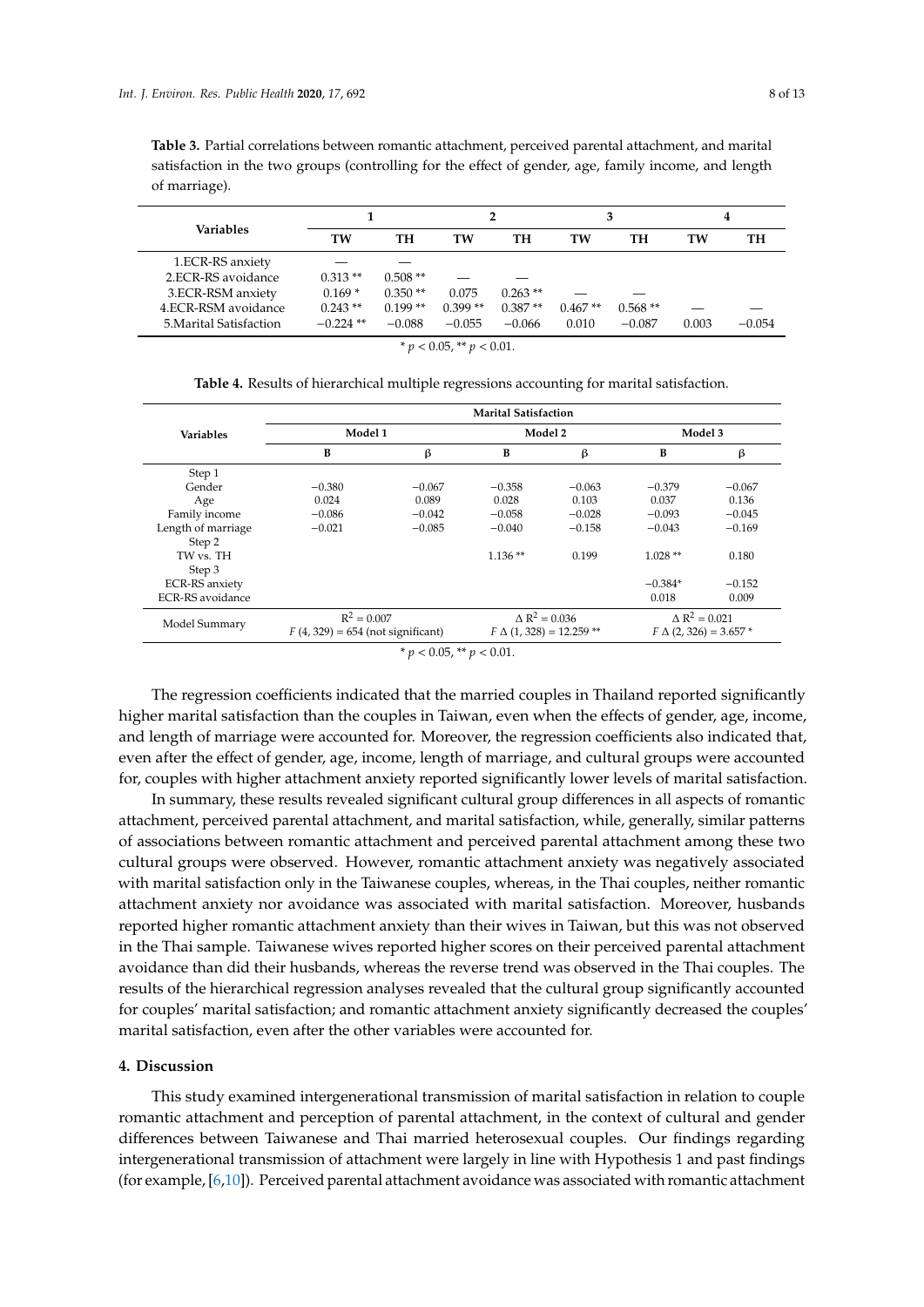anxiety and avoidance in Taiwanese, as well as in Thai, couples; and perceived parental attachment anxiety was associated with romantic attachment anxiety in both Taiwanese and Thai couples. However, perceived parental attachment anxiety was only correlated with romantic attachment avoidance in the Thai participants, not in the Taiwanese participants. The nonsignificant findings for the Taiwanese couples were also in line with the [\[26\]](#page-11-16) study that found no connection between perceived quality of parental and adult attachment in the Chinese sample. Although perceived parental attachment may affect one's interpersonal interaction model in a romantic relationship, other factors, such as experiences in familial and extra-familial relationships that are closer to the time of measurement, may have a stronger impact on the way individuals rate their romantic attachment. Potential factors, such as distress tolerance and cognitive-emotion-regulation strategies [\[34\]](#page-11-24) may mediate the negative effects of maladaptive attachment styles. Direct and indirect experiences in relationships during adulthood cumulatively shape a person's perspective of his/her attachment toward his/her romantic partner, albeit indirect experience may act in a subtler manner.

Our findings regarding associations between couples' romantic attachment and marital satisfaction only partially supported Hypothesis 2, revealing a negative association between attachment anxiety (but not avoidance) and marital satisfaction for Thai and Taiwanese couples. The findings were not in line with past studies that indicated negative relationships between attachment anxiety, as well as avoidance, and marital satisfaction [\[3\]](#page-10-2). Finding suggest that attachment anxiety might universally explain marital dissatisfaction in Thai and Taiwanese, whereas attachment avoidance could not, and this has implications for extension to other cultures. The lack of association between attachment avoidance and marital satisfaction may be partially explained by cultural beliefs about marriage and ideal intimate relationships in Asian cultures. For instance, the items in the attachment avoidance measure represent the idea of open communication about problems and concerns with romantic partner, which is considered appropriate and constructive to intimate relationships in individualistic cultures. However, Thai and Taiwanese people may not view such behaviors as constructive, but instead as threats to their marriage, because self-expression in collectivist cultures is believed to disrupt their interpersonal harmony [\[13](#page-11-3)[,19\]](#page-11-9). Therefore, when considering norms within Thai and Taiwanese cultures, having higher scores in attachment avoidance may have little to do with having attachment insecurity, but be more relevant to how intimate interpersonal interactions are conceptualized and operationalized in specific cultural contexts.

The significant cultural and gender differences in our findings were consistent with Hypothesis 3. Specifically, we found similar gender effects to those previously identified (for example, [\[10\]](#page-11-0)), but this gender difference was also culturally specific. As expected, Taiwanese males reported having higher attachment anxiety than Taiwanese females, whereas such a gender difference was not significant in the Thai participants. This finding echoed findings from a previous study, using a Chinese sample [\[26\]](#page-11-16), that revealed consistent gender difference patterns in romantic attachment anxiety among East Asian cultural samples, but not for the Thai sample, underscoring its different Buddhist Southeast Asian cultural context. Moreover, Taiwanese females reported having higher perceived parental attachment avoidance than did the Taiwanese male participants, whereas, in the Thai samples, the male reported higher scores than Thai females.

The differences in self-construal (i.e., orientation toward independence/dependence in romantic relationship) in relation to cultural norms may help explain the cultural and gender differences found in the current study [\[35\]](#page-12-0). The perceived expectations of sons in Chinese/Taiwanese culture to be the family leader, holding up family legacy and pride, may have explained the higher scores on anxious attachment in Taiwanese men [\[36\]](#page-12-1). The women's movement has provided education, work, and political opportunities for Taiwanese women [\[37\]](#page-12-2). Modern Taiwanese women tend to be financially independent, prefer equality in romantic relationships, and feel less hesitant to leave an unhappy marriage. By contrast, most Taiwanese men still prefer to keep the traditional male-dominant role; therefore, they may feel anxious to maintain their romantic relationships to save face from being labeled as being a failure in marriage. The Taiwanese couples, similar to their Chinese peers, were less likely to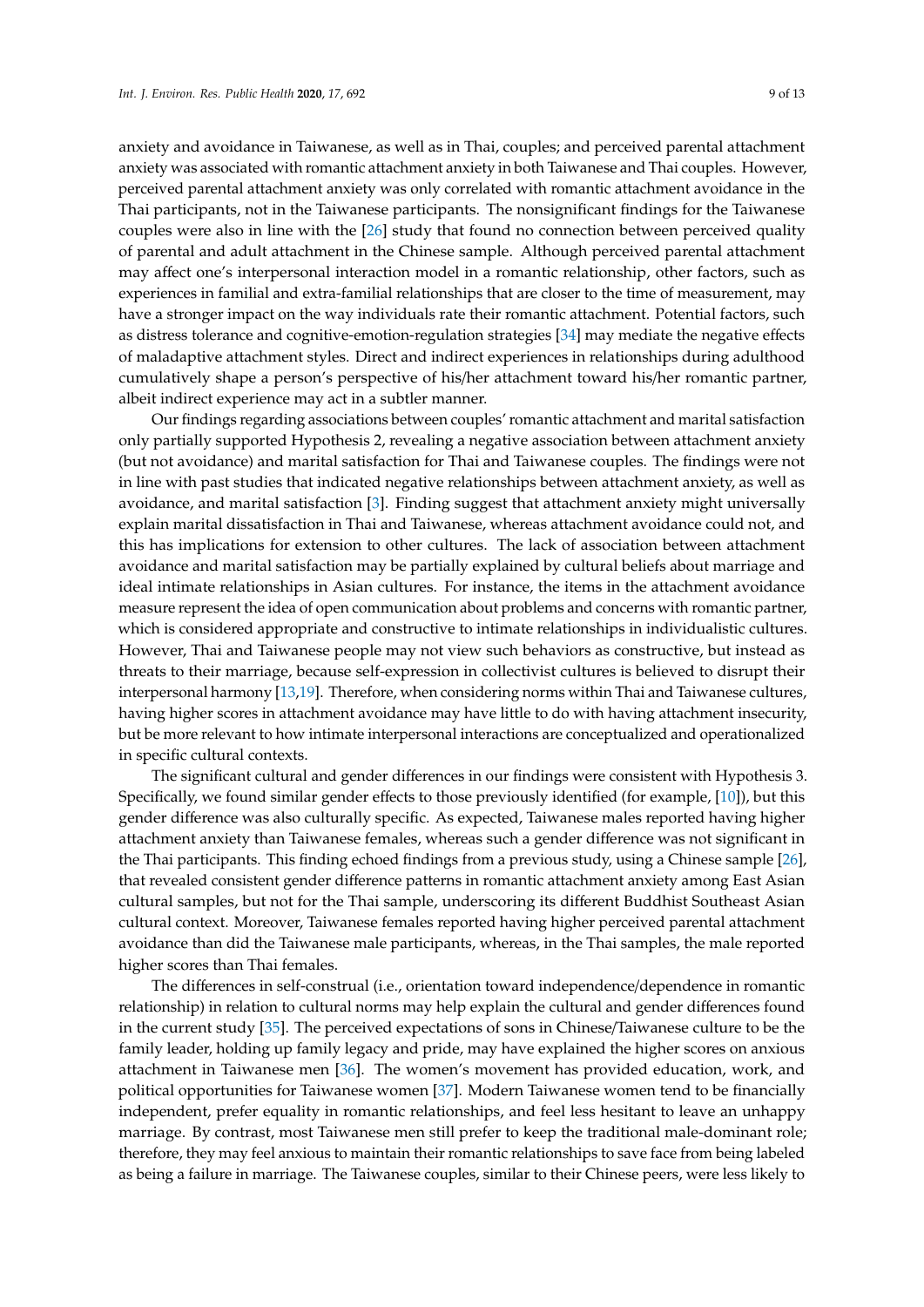have open communication with their romantic partner, leading to their reporting lower relationship satisfaction [\[38\]](#page-12-3). On the contrary, gender differences were not significant in the Thai sample, despite previous research [\[15\]](#page-11-5) finding that Thai men were more likely to report higher anxiety and avoidance scores than women. Moreover, another study [\[14\]](#page-11-4) with college participants revealed higher prevalence of fearful attachment style (i.e., higher avoidance and anxiety scores) in males and higher prevalence of preoccupied style (i.e., lower avoidance and higher anxiety) in females. It is possible that our findings did not replicate previous research, due to recent rapid modernization of Thailand and the higher educational levels in our sample than the Thai population. Future research with a more representative sample is needed to verify the findings regarding gender differences in romantic attachment.

Finally, we expected that romantic couples' attachment anxiety and avoidance would significantly account for their marital satisfaction, even after the effect of their age, gender, income, and cultural groups were controlled for (Hypothesis 4). Substantial evidence has shown the positive link between attachment anxiety, avoidance, and relationship dissatisfaction [\[39\]](#page-12-4). Our findings only partially confirmed the previous research findings that attachment anxiety, but not attachment avoidance, contributed to couples' marital satisfaction. The lack of association between attachment avoidance and marital satisfaction may be partially explained by cultural beliefs about marriage and the ideal intimate relationship in Asian cultures. By contrast, research findings with Spanish couples [\[40\]](#page-12-5) revealed that attachment avoidance, but not anxiety, was associated with relationship dissatisfaction. These cultural differences highlighted the importance for future research to further understand the role cultures and cultural beliefs play, in order to better foster satisfying marital relationships.

#### *Limitations and Future Directions*

The current study pioneered the examination of romantic attachment, as well as perceived parental attachment, in both Taiwanese and Thai married couples, providing valuable information on such relationships in the context of these under-researched groups. However, some limitations need to be acknowledged. The first, which was the major limitation, was that the interdependence data were treated as independent in our analyses, leading to the possibility of type II error [\[41\]](#page-12-6). The Actor–Partner Interdependence Model (APIM) would be the appropriate approach to dyadic data. However, our research goals of investigating cultural differences and intergenerational attachment required data sets with larger sample sizes, from both countries in order to conduct the two-member–two-group actor–partner interdependence mediated model (2M2G APIM [\[42\]](#page-12-7)); we need to use SEM with perceived parental anxiety and avoidance attachment from husbands and wives as the exogenous variables, perceived romantic anxiety and avoidance attachment from husbands and wives as the mediators, and husbands' and wives' marital satisfaction as the outcome variables. The existing sample sizes were insufficient to estimate the parameters, considering the complexity of the proposed APIM. For this reason, we decided to conduct the analyses and interpret the findings with the cautions of the potential errors. Second, the study design (online questionnaires) and recruitment strategy (via participant pool and online recruitment) may have limited the sample variability, compromising the generalizability of the findings. Moreover, the Thai participants were slightly older than the Taiwanese couples. Our statistical analyses have controlled for the effect of participant age; thus, our findings are valid, despite the small age difference noted between the cultural groups. To verify our study findings, a replication study composed of a more representative and age-compatible sample is needed. Third, the reliance on self-report without other types of collateral information, compromised the validity of the data. The current study only used the adult-child reports of attachment styles, both for themselves and for their parents, and they are positively correlated. Thus, the shared variance between them made the interpretation of data difficult. Future studies containing observational data or various informants (such as collecting both child and parental reports) would be critical in verifying our current findings. Forth, similar to most attachment research, we assumed that attachment insecurities lead to relationship dissatisfaction, but it is also possible that marital dissatisfaction leads to couples' attachment insecurity. However, we are unable to assert the direction of influence with the cross-sectional data. This needs to be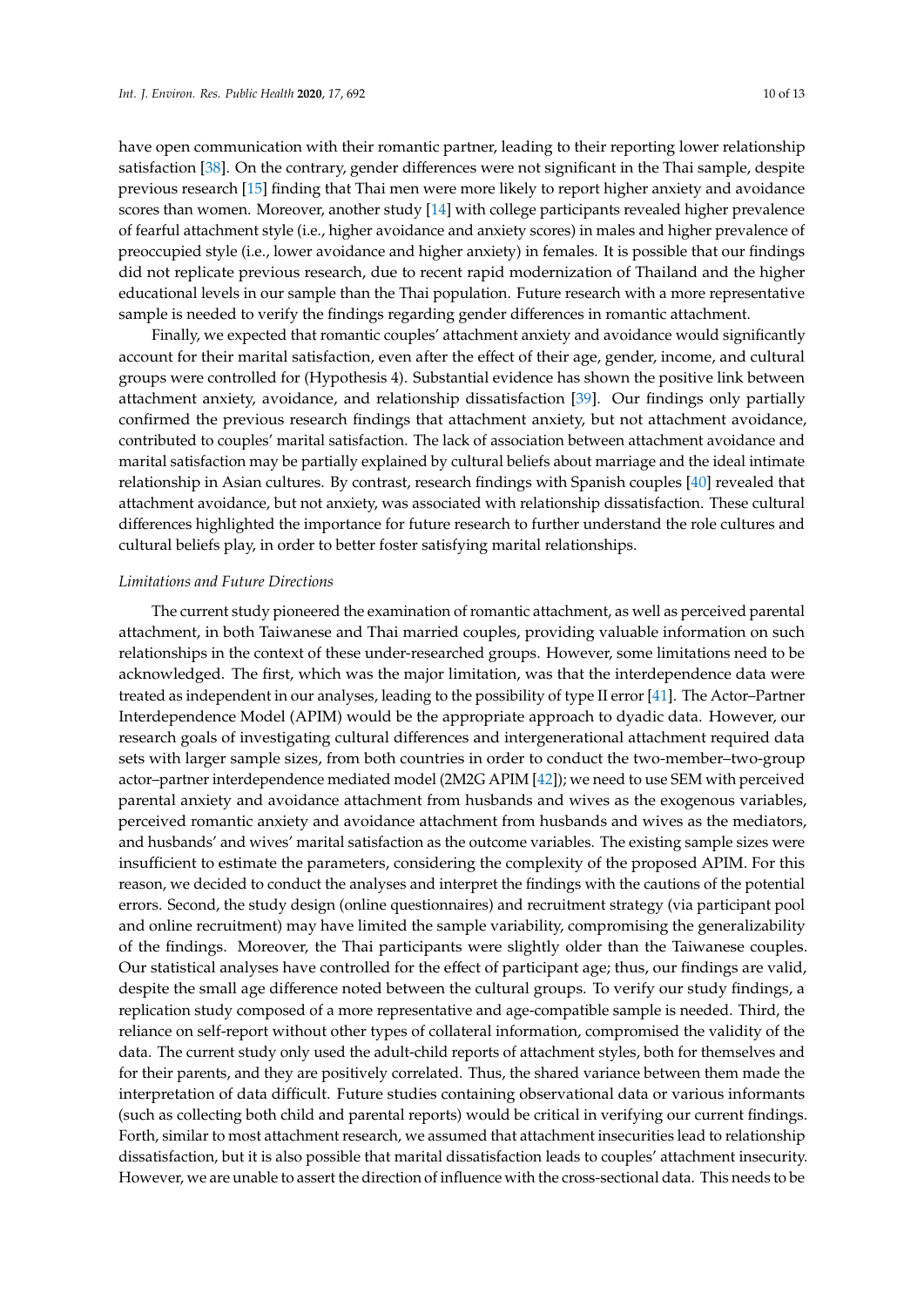further ascertained in future longitudinal studies. Finally, future research should examine the effects of potential mediators (such as cognitive emotion regulation strategies, conflict resolution strategies, and personality) between attachment and relationship satisfaction, to obtain a more comprehensive picture.

## **5. Conclusions**

These findings reveal romantic attachment anxiety to be negatively associated with marital satisfaction in Taiwanese couples, whereas, in Thai couples, neither romantic attachment anxiety nor avoidance was associated with marital satisfaction. Husbands in our sample reported higher romantic attachment anxiety than their wives in Taiwanese, but not in Thai, couples. Taiwanese wives reported higher scores on their perceived parental attachment avoidance than did their husbands, whereas the reverse trend was observed in the Thai couples. The current study furthers our understanding of romantic attachment, intergenerational transmission of attachment, and marital satisfaction in two understudied cultural groups. The findings highlight the unique and important role played by cultural contexts in contributing to our understanding of the perception of both self and parental attachment in marital relationships. It underscores the importance of intergenerational consideration and the need for researchers and practitioners to exercise a more nuanced understanding of the influence of cultural differences in relationships between attachment and marital satisfaction.

**Author Contributions:** Study conceptualization, C.-Y.H. and S.S.; methodology, C.-Y.H., S.S., and N.B.P.; formal analysis, C.-Y.H.; data interpretation, C.-Y.H., S.S., N.B.P., and J.M.T.-C.; writing—original draft preparation, C.-Y.H., S.S., and N.B.P.; writing—critical revision of the work for important intellectual content, J.M.T.-C., C.-Y.H., S.S., and N.B.P. All authors have read and agreed to the published version of the manuscript.

**Funding:** This research received no external funding.

**Acknowledgments:** We would like to thank all the couples who graciously and generously participated in this project. We would also like to gratefully acknowledge the internal support for this project provided by Alliant International University and Chulalongkorn University.

**Conflicts of Interest:** The authors declare no conflicts of interest.

## **References**

- <span id="page-10-0"></span>1. Umberson, D.; Williams, K.; Powers, D.A.; Liu, H.; Needham, B. You make me sick: Marital quality and health over the life course. *J. Health Soc. Behav.* **2006**, *47*, 1–16. [\[CrossRef\]](http://dx.doi.org/10.1177/002214650604700101) [\[PubMed\]](http://www.ncbi.nlm.nih.gov/pubmed/16583772)
- <span id="page-10-1"></span>2. Fraley, R.C.; Heffernan, M.E.; Vicary, A.M.; Brumbaugh, C.C. The experiences in close relationships—Relationship Structures Questionnaire: A method for assessing attachment orientations across relationships. *Psychol. Assess.* **2011**, *23*, 615–625. [\[CrossRef\]](http://dx.doi.org/10.1037/a0022898) [\[PubMed\]](http://www.ncbi.nlm.nih.gov/pubmed/21443364)
- <span id="page-10-2"></span>3. Mikulincer, M.; Shaver, P. The role of attachment security in adolescence and adult close relationships. In *The Oxford Handbook of Close Relationships*; Simpson, J.A., Campbell, L., Eds.; Oxford University Press: New York, NY, USA, 2013; pp. 66–89.
- <span id="page-10-3"></span>4. Feeney, J.A. Adult romantic attachments: Developments in the study of couple relationships. In *Handbook of Attachment: Theory, Research, and Clinical Applications*, 2nd ed.; Cassidy, J., Shaver, P.R., Eds.; Guilford Press: New York, NY, USA, 2008; pp. 456–481.
- <span id="page-10-4"></span>5. Bartholomew, K.; Horowitz, L.M. Attachment Styles among Young Adults: A Test of a Four-Category Model. *J. Per. Soc. Psychol.* **1991**, *61*, 226–244. [\[CrossRef\]](http://dx.doi.org/10.1037/0022-3514.61.2.226)
- <span id="page-10-5"></span>6. Conger, R.D.; Cui, M.; Bryant, C.M.; Elder, G.H. Competence in early adult romantic relationships: A developmental perspective on family influences. *J. Pers. Soc. Psychol.* **2000**, *79*, 224–237. [\[CrossRef\]](http://dx.doi.org/10.1037/0022-3514.79.2.224) [\[PubMed\]](http://www.ncbi.nlm.nih.gov/pubmed/10948976)
- <span id="page-10-6"></span>7. Amato, P.R.; Booth, A. The legacy of parents' marital discord: Consequences for children's marital quality. *J. Pers. Soc. Psychol.* **2001**, *81*, 627–638. [\[CrossRef\]](http://dx.doi.org/10.1037/0022-3514.81.4.627) [\[PubMed\]](http://www.ncbi.nlm.nih.gov/pubmed/11642350)
- <span id="page-10-7"></span>8. Cui, M.; Fincham, F.D.; Durtschi, J.A. The effect of parental divorce on young adults' romantic relationship dissolution: What makes a difference? *Pers. Relatsh.* **2011**, *18*, 410–426. [\[CrossRef\]](http://dx.doi.org/10.1111/j.1475-6811.2010.01306.x)
- <span id="page-10-8"></span>9. Jacquet, S.E.; Surra, C.A. Parental divorce and premarital couples: Commitment and other relationship characteristics. *J. Marriage Fam.* **2004**, *63*, 627–638. [\[CrossRef\]](http://dx.doi.org/10.1111/j.1741-3737.2001.00627.x)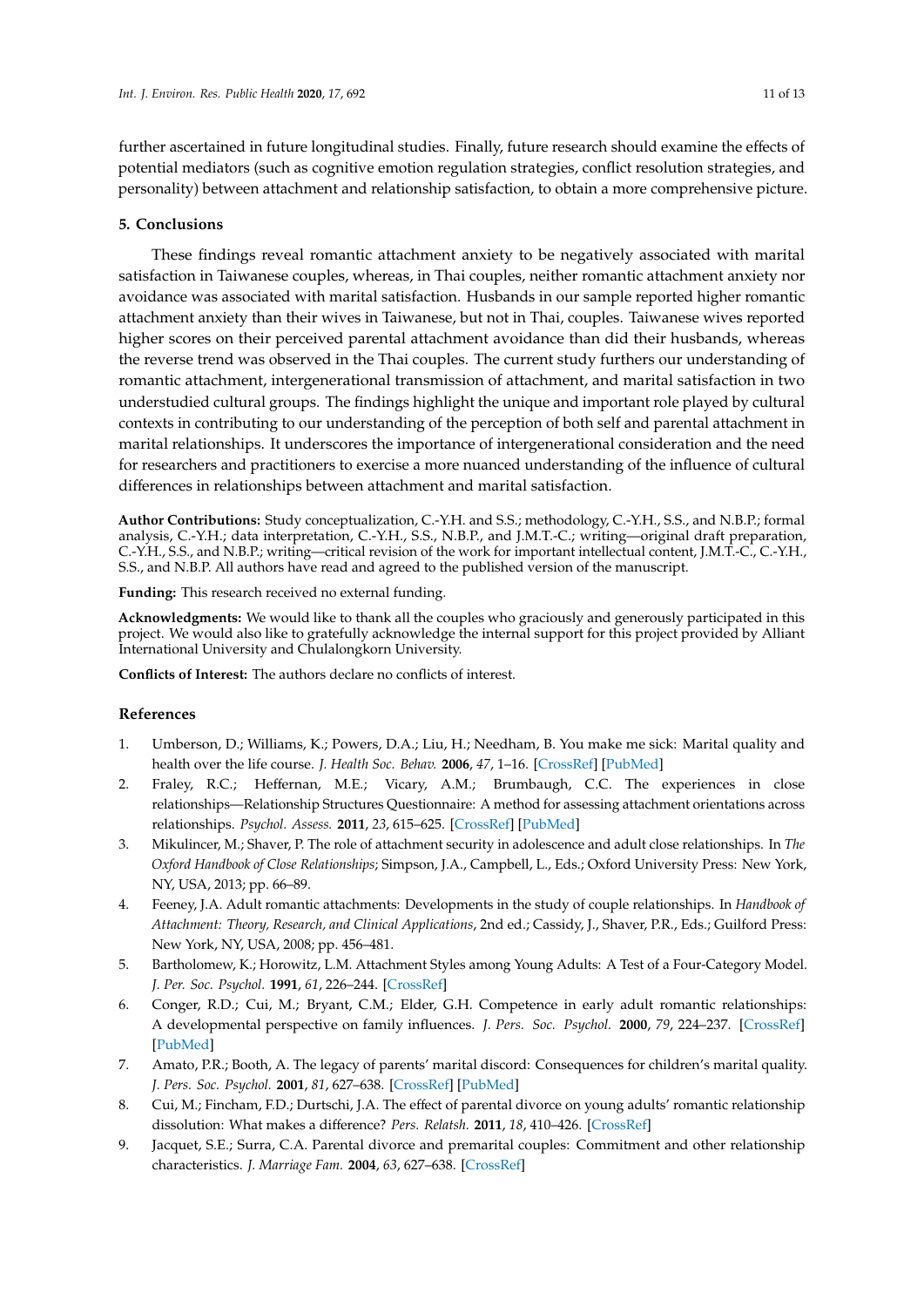- <span id="page-11-0"></span>10. Jarnecke, A.M.; South, S.C. Attachment orientations as mediators in the intergenerational transmission of marital satisfaction. *J. Fam. Psychol.* **2013**, *27*, 550–559. [\[CrossRef\]](http://dx.doi.org/10.1037/a0033340)
- <span id="page-11-1"></span>11. Schmitt, D.P.; Alcalay, L.; Allensworth, M.; Allik, J.; Ault, L.; Austers, I.; Bennett, K.L.; Bianchi, G.; Bohoslst, F.; Cunen, M.A.B.; et al. Patterns and universals of adult romantic attachment across 62 cultural regions: Are models of self and other pancultural constructs? *J. Cross Cult. Psychol.* **2004**, *35*, 367–402. [\[CrossRef\]](http://dx.doi.org/10.1177/0022022104266105)
- <span id="page-11-2"></span>12. Li, X.; Huang, C.Y.; Shen, A.C.T. Romantic Involvement and Adolescents' Academic and Psychosocial Functioning in Chinese Societies. *Child. Youth Serv. Rev.* **2019**, *96*, 108–117. [\[CrossRef\]](http://dx.doi.org/10.1016/j.childyouth.2018.11.036)
- <span id="page-11-3"></span>13. Wang, C.C.D.; Mallinckrodt, B.S. Differences between Taiwanese and US cultural beliefs about ideal adult attachment. *J. Couns. Psychol.* **2006**, *53*, 192–204. [\[CrossRef\]](http://dx.doi.org/10.1037/0022-0167.53.2.192)
- <span id="page-11-4"></span>14. Wongpakaran, T.; Wongpakaran, N.; Wannarit, K. Validity and reliability of the Thai version of the Experiences of Close Relationships-Revised questionnaire. *Singapore Med. J.* **2011**, *52*, 100–106. [\[PubMed\]](http://www.ncbi.nlm.nih.gov/pubmed/21373736)
- <span id="page-11-5"></span>15. Wongpakaran, T.; Wongpakaran, N.; Wedding, D. Gender differences, attachment styles, self-esteem and romantic relationships in Thailand. *Int. J. Intercult. Rel.* **2012**, *36*, 409–417. [\[CrossRef\]](http://dx.doi.org/10.1016/j.ijintrel.2011.12.001)
- <span id="page-11-6"></span>16. Hofstede, G. The cultural relativity of the quality of life concept. *Acad. Manag. Rev.* **1984**, *9*, 389–398. [\[CrossRef\]](http://dx.doi.org/10.5465/amr.1984.4279653)
- <span id="page-11-7"></span>17. Guess, C. Decision making in individualistic and collectivistic cultures. *Online Read. Psychol. Cult.* **2004**, *4*, 1–18. [\[CrossRef\]](http://dx.doi.org/10.9707/2307-0919.1032)
- <span id="page-11-8"></span>18. Sumari, M.; Baharudin, D.F.; Khalid, N.M.; Ibrahim, N.H.; Tharbe, I.H.A. Family functioning in a collectivist culture of Malaysia: A qualitative study. *Fam. J. Alex. Va.* **2019**, 1–7. [\[CrossRef\]](http://dx.doi.org/10.1177/1066480719844334)
- <span id="page-11-9"></span>19. Kim, H.S.; Sherman, D.K. "Express yourself": Culture and the effect of self-expression on choice. *J. Pers. Soc. Psychol.* **2007**, *92*, 1–11. [\[CrossRef\]](http://dx.doi.org/10.1037/0022-3514.92.1.1)
- <span id="page-11-10"></span>20. Zhang, W.B. *Taiwan's Modernization: Americanization and Modernizing Confucian Manifestations*; World Scientific Printers: Singapore, 2003. [\[CrossRef\]](http://dx.doi.org/10.2307/4127936)
- <span id="page-11-11"></span>21. Huang, C.Y.; Lamb, M.E. Are Chinese Children More Compliant? Examination of the Cultural Difference in Observed Maternal Control and Child Compliance. *J. Cross Cultural Psychol.* **2014**, *45*, 507–533. [\[CrossRef\]](http://dx.doi.org/10.1177/0022022113513652)
- <span id="page-11-12"></span>22. Ho, M.K. *Family Therapy with Ethnic Minorities*; Sage: Newbury Park, CA, USA, 1987.
- <span id="page-11-13"></span>23. Tulananda, O.; Roopnarine, J.L. Mothers' and fathers' interactions with preschoolers in the home in Northern Thailand: Relationships to teachers' assessments of children's social skills. *J. Fam. Psychol.* **2001**, *15*, 676–687. [\[CrossRef\]](http://dx.doi.org/10.1037/0893-3200.15.4.676)
- <span id="page-11-14"></span>24. Del Giudice, M. Sex differences in romantic attachment: A meta-analysis. *Pers. Soc. Psychol. Bull.* **2011**, *37*, 193–214. [\[CrossRef\]](http://dx.doi.org/10.1177/0146167210392789)
- <span id="page-11-15"></span>25. Del Giudice, M. Sex, attachment, and the development of reproductive strategies. *Behav. Brain Sci.* **2009**, *32*, 1–67. [\[CrossRef\]](http://dx.doi.org/10.1017/S0140525X09000016)
- <span id="page-11-16"></span>26. Sun, Q.W.; Ng, K.M.; Guo, L. The link between parental bonding and adult attachment in Chinese graduate students: Gender differences. *Fam. J. Alex. Va.* **2010**, *18*, 386–394. [\[CrossRef\]](http://dx.doi.org/10.1177/1066480710372920)
- <span id="page-11-17"></span>27. Shu, C.; Chen, X.; Liu, Y.; Zhang, X.; Hu, D.; Hu, N.; Liu, X. Gender and birth cohort differences in adult attachment in Chinese college students: A meta-analysis. *Pers. Indiv. Di*ff*er.* **2017**, *105*, 300–311. [\[CrossRef\]](http://dx.doi.org/10.1016/j.paid.2016.10.012)
- <span id="page-11-18"></span>28. Kirkpatrick, L.A.; Davis, K.E. Attachment style, gender, and relationship stability: A longitudinal analysis. *J. Pers. Soc. Psychol.* **1994**, *66*, 502–512. [\[CrossRef\]](http://dx.doi.org/10.1037/0022-3514.66.3.502)
- <span id="page-11-19"></span>29. Kane, H.; Jaremka, L.; Gichard, A.; Ford, M.; Collins, N.; Feeney, B. Feeling supported and feeling satisfied: How one partner's attachment style predicts the other partner's relationship experiences. *J. Soc. Pers. Relat.* **2007**, *24*, 535–555. [\[CrossRef\]](http://dx.doi.org/10.1177/0265407507079245)
- <span id="page-11-20"></span>30. Ministry of Education, Office of Statistics. Education Statistics in R.O.C. (Taiwan). 2016. Available online: https://stats.moe.gov.tw/[qframe.aspx?qno](https://stats.moe.gov.tw/qframe.aspx?qno=MwA3AA2)=MwA3AA2 (accessed on 13 January 2020).
- <span id="page-11-21"></span>31. UNESCO Institute for Statistics. 2016. Available online: http://[uis.unesco.org](http://uis.unesco.org/)/ (accessed on 13 January 2020).
- <span id="page-11-22"></span>32. Busby, D.M.; Crane, D.R.; Larson, J.H. A revision of the Dyadic Adjustment Scale for use with distressed and nondistressed couples: Construct hierarchy and multidimensional scales. *J. Marital Fam. Ther.* **1995**, *21*, 289–308. [\[CrossRef\]](http://dx.doi.org/10.1111/j.1752-0606.1995.tb00163.x)
- <span id="page-11-23"></span>33. Turliuc, M.N.; Muraru, A.A. Psychometric properties of the revised dyadic adjustment scale on a sample of married adults. *J. Psychol. Educ. Res.* **2013**, *21*, 49–76.
- <span id="page-11-24"></span>34. Besharat, M.A.; Shahidi, V. Mediating role of cognitive emotion regulation strategies on the relationship between attachment styles and alexithymia. *Eur. J. Psychol.* **2014**, *10*, 352–363. [\[CrossRef\]](http://dx.doi.org/10.5964/ejop.v10i2.671)